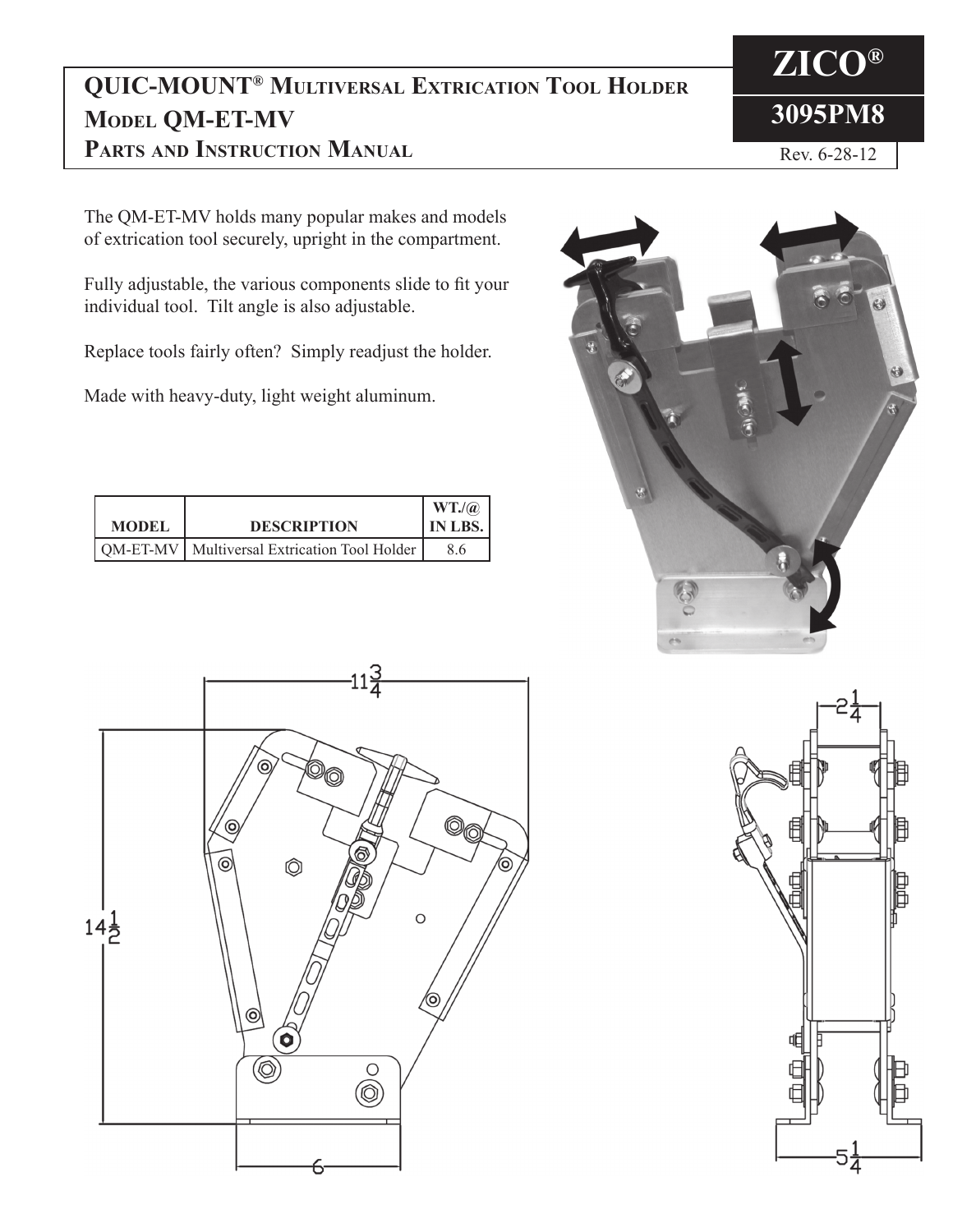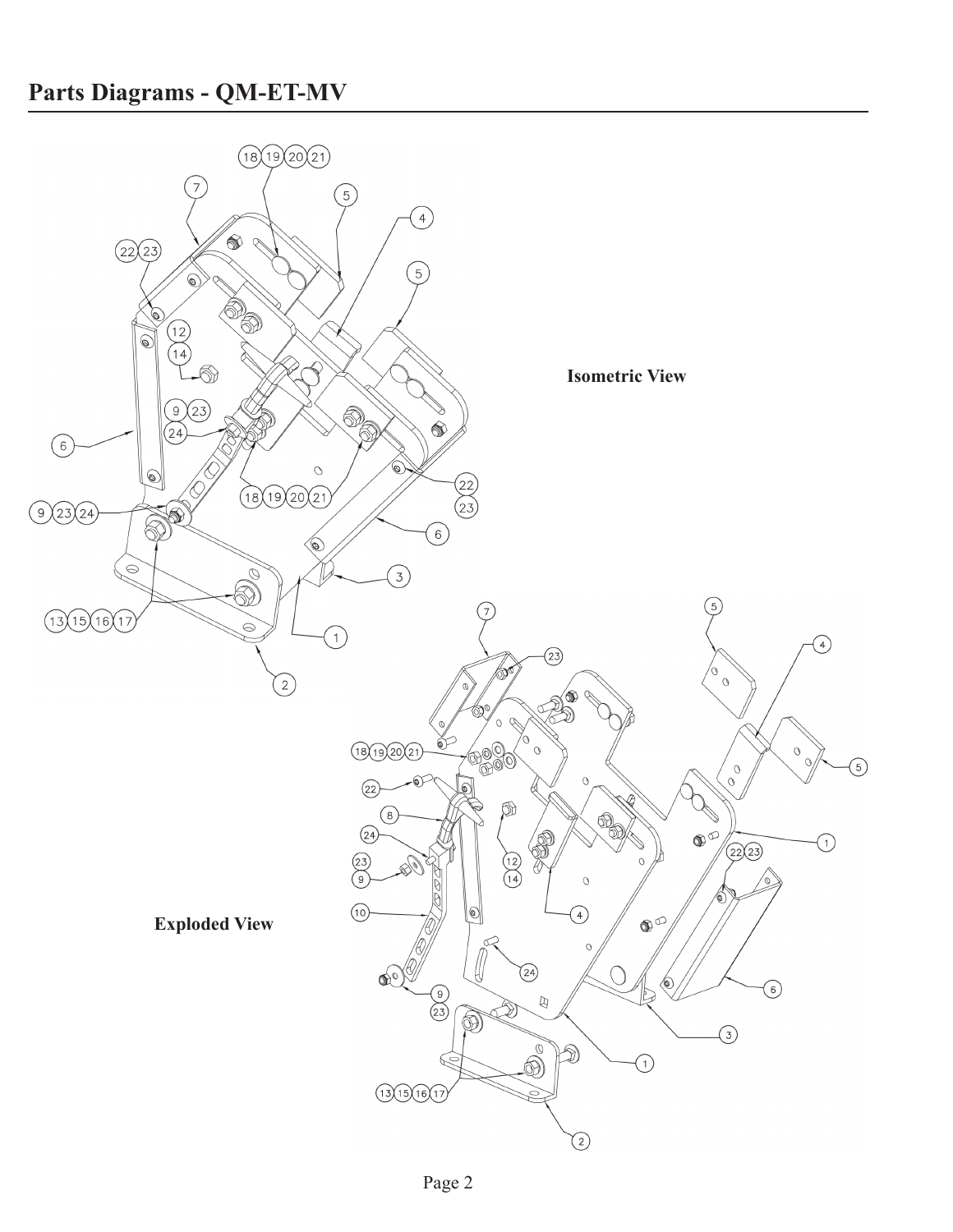| <b>ITEM#</b>   | PART#        | <b>DESCRIPTION</b>                                 | QTY.           |
|----------------|--------------|----------------------------------------------------|----------------|
| $\mathbf{1}$   | 3095-235-101 | Vertical Box Plate                                 | $\overline{2}$ |
| $\overline{2}$ | 3095-235-103 | Vertical Box Mounting Angle Left                   | $\mathbf{1}$   |
| $\overline{3}$ | 3095-235-105 | Vertical Box Mounting Angle Right                  | $\mathbf{1}$   |
| $\overline{4}$ | 3095-235-107 | Vertical Box Center Adjuster w/Tab                 | $\overline{2}$ |
| 5              | 3095-235-109 | Vertical Box Side Adjuster                         | $\overline{4}$ |
| 6              | 3095-235-111 | Vertical Box Long Channel                          | $\overline{2}$ |
| $\overline{7}$ | 3095-235-113 | Vertical Box Short Channel                         | $\mathbf{1}$   |
| 8              | 3095-215-109 | <b>Strap Handle</b>                                | $\mathbf{1}$   |
| 9              | 9014-162500  | Washer, 1/4" Wide                                  | $\overline{2}$ |
| 10             | 3095-215-107 | <b>EPDM Rubber Strap</b>                           | $\mathbf{1}$   |
| 12             | 9015-633720  | 3/8"-16 x 1.25" Carriage Bolt, G5-5 ZPS            | $\overline{2}$ |
| 13             | 9015-633716  | 3/8"-16 x 1" Carriage Bolt, G5-5 ZPS               | $\overline{4}$ |
| 14             | 9012-203700  | 3/8"-16 Jam Nut ZPS                                | $\overline{4}$ |
| 15             | 9014-113700  | 3/8" Flat Washer ZPS                               | 4              |
| 16             | 9014-203700  | 3/8" Split Lock Washer ZPS                         | $\overline{4}$ |
| 17             | 9012-103700  | 3/8"-16 Nut, ZPS                                   | $\overline{4}$ |
| 18             | 9015-633116  | 5/16"-18 x 1" Carriage Bolt, G5-5 ZPS              | 12             |
| 19             | 9014-103100  | 5/16" Flat Washer $(5/16 \times 9/16 \times 1/16)$ | 12             |
| 20             | 9014-203100  | 5/16" Split Lock Washer, ZPS                       | 12             |
| 21             | 9012-103100  | 5/16"-18 Nut, ZPS                                  | 12             |
| 22             | 9010-502512  | 1/4"-20 x 3/4" Button Cap Screw, ZPS               | 12             |
| 23             | 9013-172500  | 1/4"-20 Nylock Nut, ZPS                            | 14             |
| 24             | 9015-102520  | 1/4"-20 x 1-1/4" Hex Head Bolt, ZPS                | $\overline{2}$ |